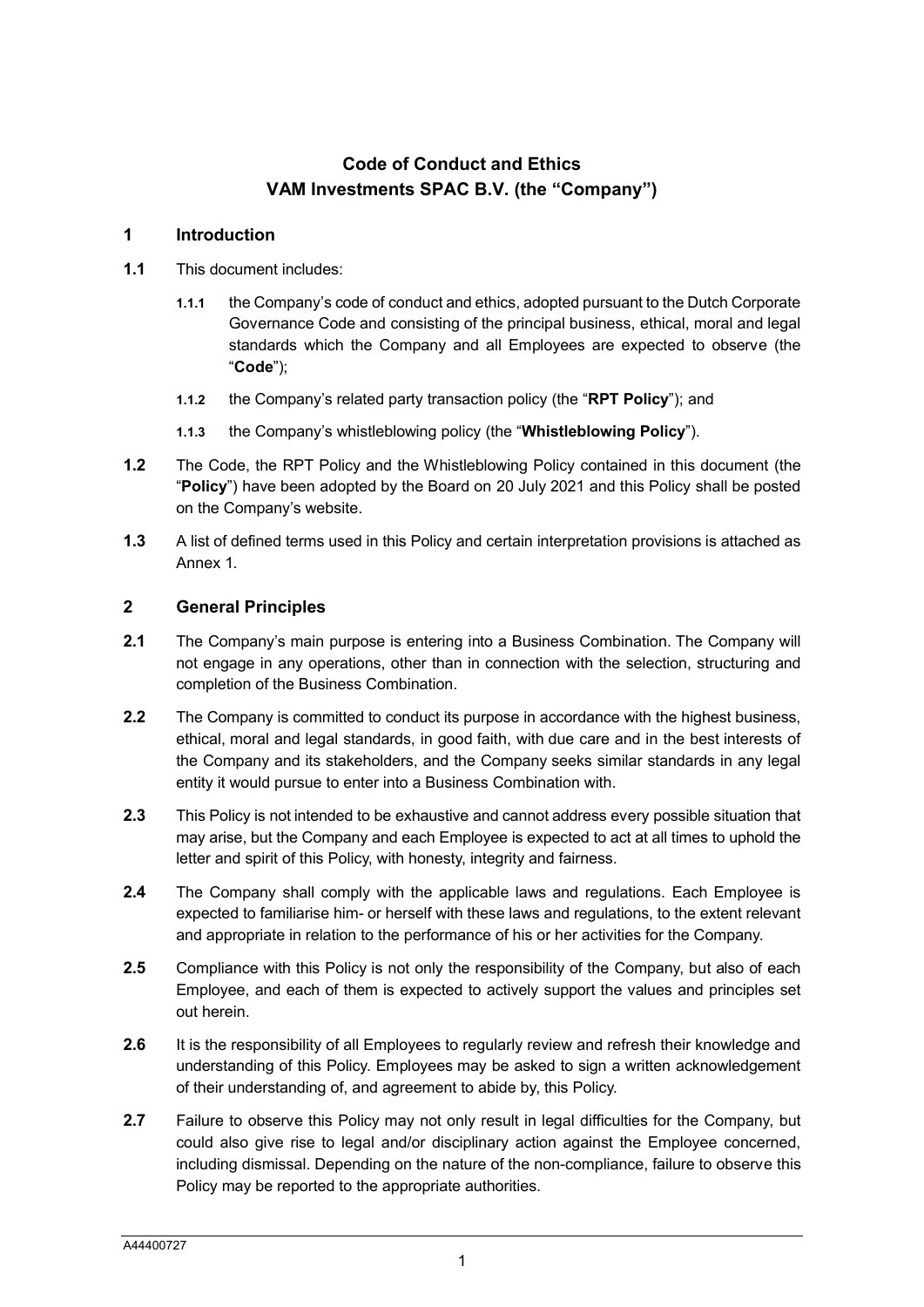**2.8** If an Employee has any questions concerning the application or interpretation of this Policy, he or she should seek the advice of the Compliance Officer, who may consult with the appropriate level of management.

## **3 Fair Dealing, Discrimination and Harassment**

- **3.1** Employees and Officers are expected to deal fairly and respectfully with the Company's business partners, competitors, and with each other.
- **3.2** The Company is committed to the principles of non-discrimination, respect for human rights and individual freedoms. Harassment, which includes unwanted sexual advances, subtle or overt pressure for sexual favours, badgering, innuendos and offensive propositions, are not tolerated.
- **3.3** Employees:
	- **3.3.1** shall maintain a work environment where personal dignity of the individual is respected;
	- **3.3.2** shall not discriminate or harass on the basis of race, gender, culture, appearance, national origin, religious belief, sexual preference or on the basis of any other personal characteristics;
	- **3.3.3** shall not engage in coercion or intimidation in the workplace; and
	- **3.3.4** shall not knowingly work with companies or organisations that use forced or child labour.

## **4 Workplace Health and Safety**

- **4.1** The Company is committed to protect and promote the health, safety and security of its Employees.
- **4.2** Without prejudice to any requirements under applicable laws and regulations, Employees shall endeavour to participate in health and safety training activities to the extent relevant and appropriate in relation to the performance of their activities for the Company.
- **4.3** If an Employee becomes aware of a health or safety incident, or reasonably suspects a health and safety risk, he or she shall report this promptly to the Compliance Officer, who shall consult with the appropriate level of management.
- **4.4** It is forbidden to illegally possess or consume drugs while performing activities for the Company. Employees may not be impaired by drugs or alcohol during work.

## **5 Environment**

- **5.1** The Company is committed to protect the environment by preventing and minimising, to the extent possible and practicable, the environmental impact of its activities.
- **5.2** The Company also expects all Employees to take individual responsibility in protecting the environment while performing their activities for the Company.
- **5.3** If an Employee becomes aware of, or reasonably suspects, any violation of environmental law, or the taking of any action that is aimed at concealing such a violation, he or she shall promptly report the matter to the Compliance Officer, who shall consult with the appropriate level of management. If the Compliance Officer is the culprit (or alleged culprit) of the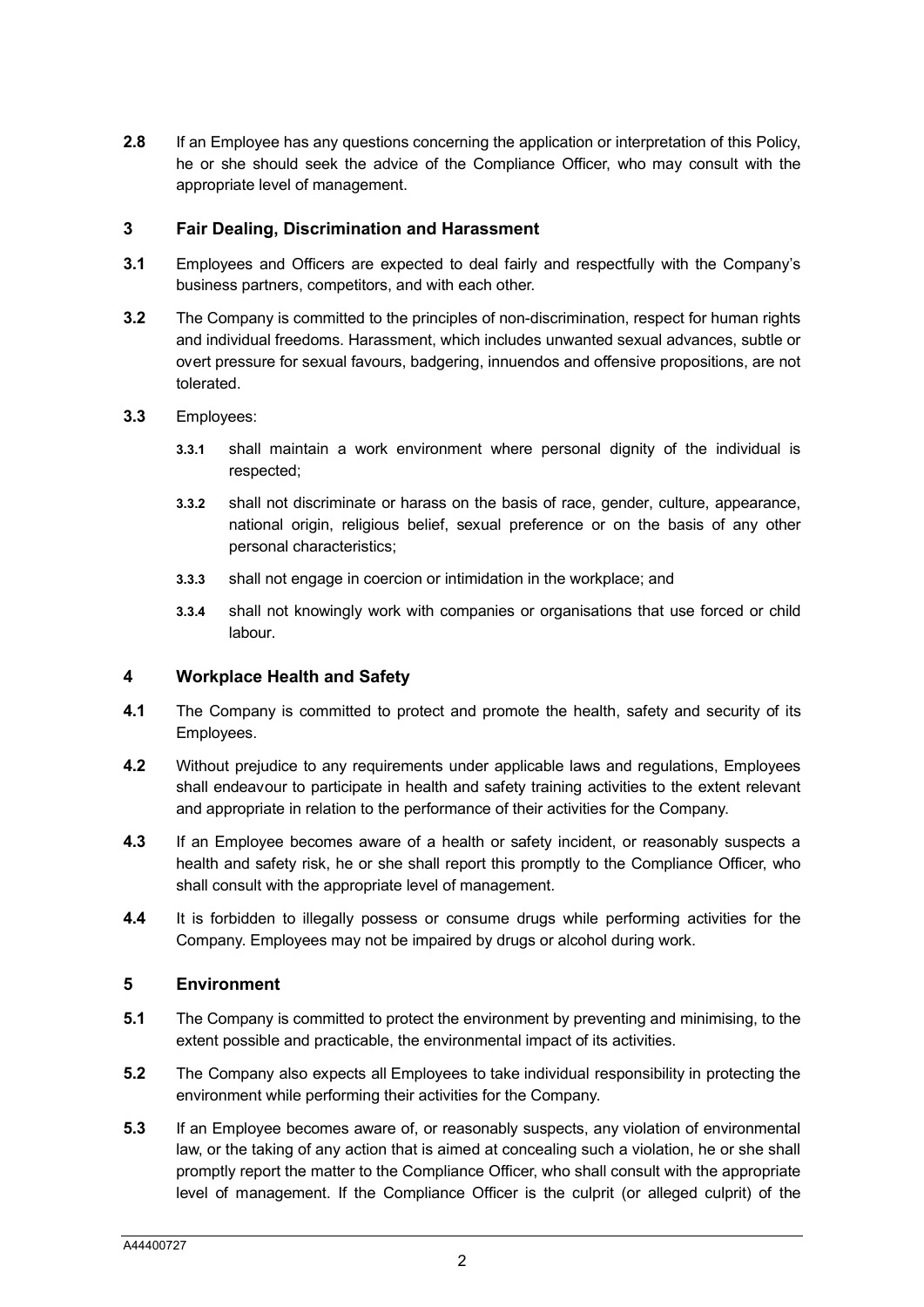violation or concealment concerned, the Employee may report the matter directly to the appropriate level of management.

## **6 Competition and Antitrust Matters**

- **6.1** Many jurisdictions have competition and antitrust laws and regulations which are designed to ensure that competition is fair and honest. Such laws and regulations typically prohibit agreements and actions among competitors that affect competitive conditions of trade and other practices that restrict fair and honest competition.
- **6.2** To support fair and honest competition, Employees:
	- **6.2.1** shall not knowingly enter into an agreement or tacit understanding with competitors of the Company which would illegally restrict fair and honest competition;
	- **6.2.2** shall practise great reticence when discussing competitive issues relating to the Company's activities and strategies regarding the selection, structuring and completion of a Business Combination, except to the extent that such information is publicly available other than by way of unauthorised disclosure;
	- **6.2.3** shall limit communications, when participating in events involving competitors, to communications required for Company activities;
	- **6.2.4** shall not knowingly use market power or market information in a way that may restrict fair and honest competition; and
	- **6.2.5** shall not engage in unfair or deceptive acts or practices.

## **7 Bribery and Money Laundering**

- **7.1** Employees shall not participate in any form of illegal bribery or money laundering.
- **7.2** Employees are expected not to offer, promise, give or accept any item with economic value (including financial and non-financial advantages, promotional premiums and discounts, gifts, travel, meals, entertainment, favours or services) to or from any individual outside the Company, including in particular any Government Official or any family member of a Government Official, with the intention of illegally influencing such individual such that the Employee concerned may obtain or retain a personal opportunity or advantage or a business opportunity or advantage for the Company.

## **8 Record Keeping**

- **8.1** Employees shall ensure that all books, records and data carriers of the Company are retained, presented and disposed of in accordance with applicable laws and regulations. Employees shall never falsify, alter, destroy or conceal any such books, records or data carriers in order to impair the integrity or availability thereof in an illegal manner.
- **8.2** Financial transactions carried out by the Company shall be recorded properly, accurately and fairly, in the correct accounts and within the relevant accounting period, all with due observance of applicable laws, regulations and accounting policies.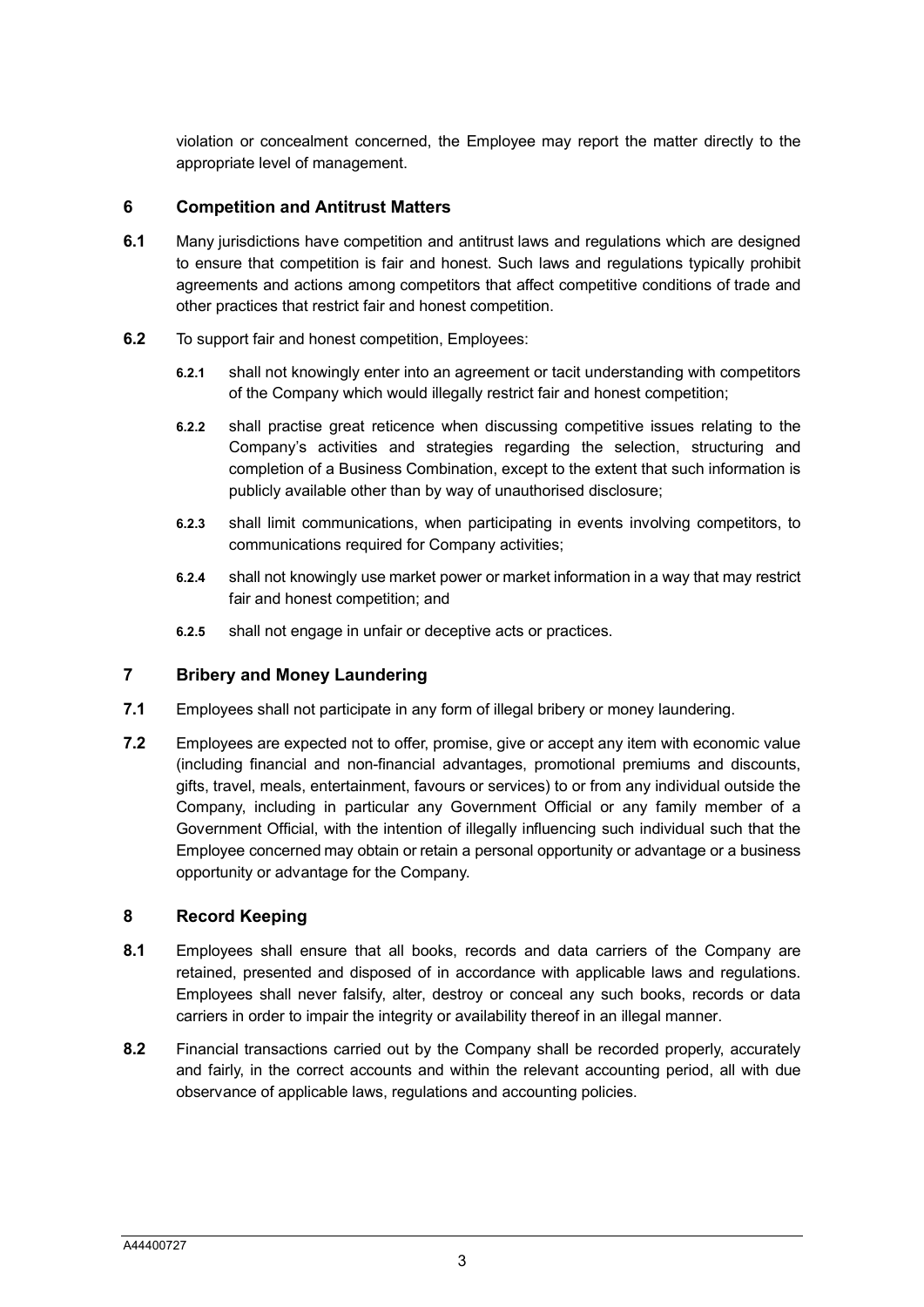## <span id="page-3-0"></span>**9 Confidential Information**

- **9.1** Confidential information relating to the Company or any legal entity the Company considers to enter into a Business Combination with, shall not be used for personal gain or for purposes other than performing activities for the Company as an Employee.
- **9.2** To protect confidential information relating to the Company, Employees:
	- **9.2.1** shall not discuss confidential information in places where it is likely to be overheard by someone outside the Company;
	- **9.2.2** shall strictly limit conversations involving confidential information to business settings;
	- **9.2.3** shall not disclose or use confidential information for personal gain;
	- **9.2.4** shall not leave papers or other data carriers containing confidential information in public places or in places where such information might be read or discovered by someone outside the Company; and
	- **9.2.5** shall exert their best efforts to avoid inadvertent disclosure of confidential information.
- **9.3** Employees shall promptly inform the Compliance Officer upon becoming aware that confidential information relating to the Company has been wrongly obtained by someone outside the Company, or if such information has been misplaced, mishandled or improperly disclosed.
- **9.4** For purposes of this Articl[e 9,](#page-3-0) "confidential information" includes non-public information that, if improperly disclosed, could be useful to competitors of and/or harmful to the Company, its business partners or other stakeholders, or that is material to a reasonable investor's decision to buy or sell the Company's securities or securities of its business partners. For example, non-public information relating to the Company which includes or describes earnings, forecasts, business plans and strategies, significant restructurings, potential Business Combinations, research, significant management changes, auditor reports, and events regarding the Company's securities would generally all qualify as "confidential information".
- **9.5** The provisions of this Article [9](#page-3-0) apply *mutatis mutandis* to others than Employees, including but not limited to advisers of the Company. The process of distributing any confidential information relating to the Company or any legal entity the Company considers to enter into a Business Combination with to these others, shall be coordinated by the Compliance Officer.

## **10 Company Property and Resources**

- **10.1** Employees shall take appropriate measures to ensure the efficient and legitimate use of property and resources of the Company.
- **10.2** Employees shall promptly report to the Compliance Officer any misuse of Company property or resources.
- **10.3** Without proper authorisation from the Compliance Officer, Employees shall not:
	- **10.3.1** obtain, use or divert property or resources of the Company for personal gain; or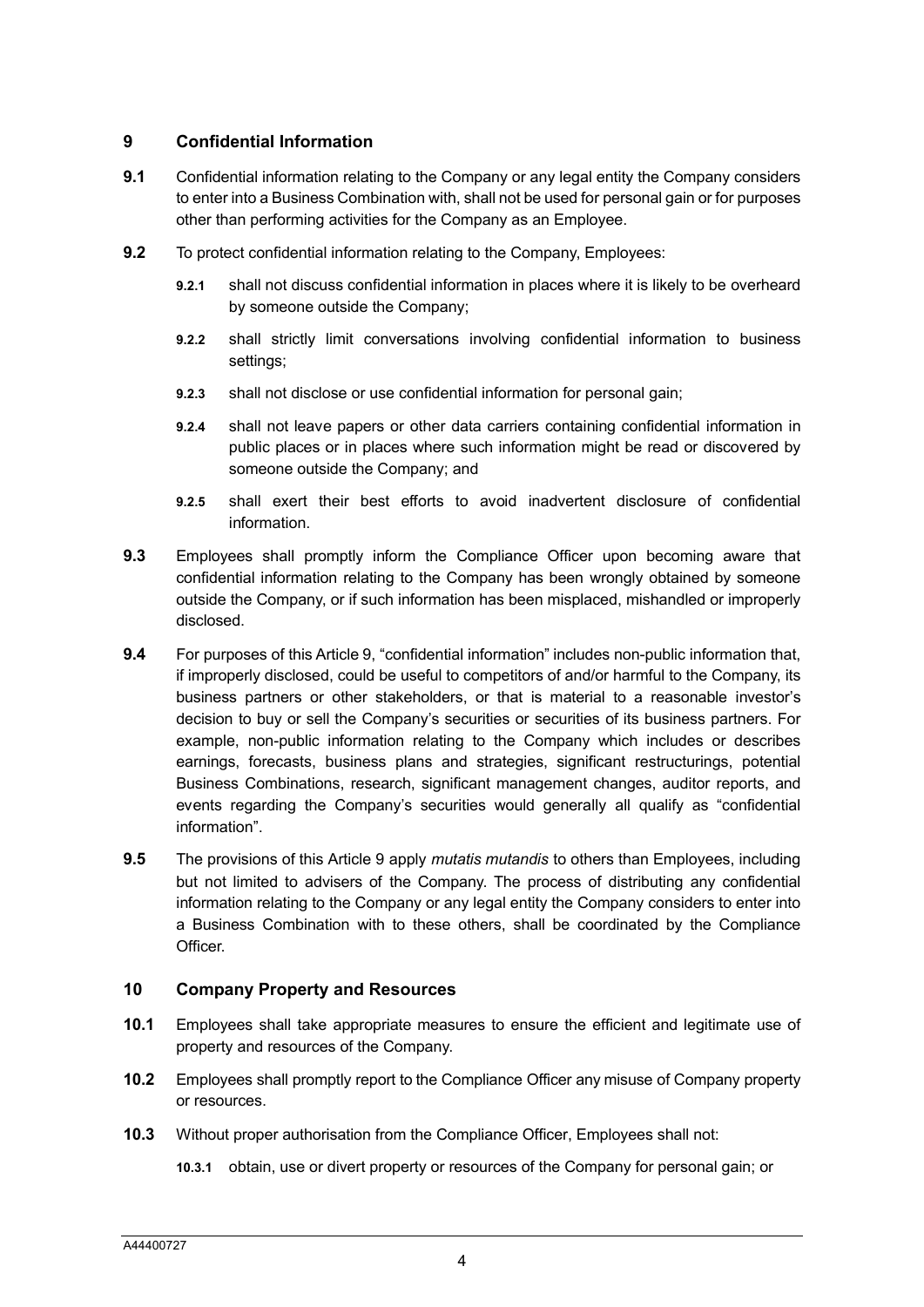**10.3.2** materially alter, remove or destroy property or resources of the Company or use services provided by the Company, except in the ordinary course of performing activities for the Company.

## **11 Email and Internet Usage**

- **11.1** All Employees should use the same care, caution and etiquette in sending an e-mail (or when making use of other electronic means of communication) as they would in corresponding in paper form.
- **11.2** Employees shall not download any data during work that is unprofessional or inappropriate for use or viewing in a business context.
- **11.3** An Employee shall promptly report to the Compliance Officer any situation in which data relating to the Company has been compromised or when such Employee suspects or becomes aware of any breach of data relating to the Company, including the loss or theft of a computer, laptop or handheld device.
- **11.4** Employees should always secure their computers and laptops provided by the Company with a strong password which is regularly changed. Employees are strongly discouraged to write down these passwords and should not, under any circumstance, give their password to others (including to other Employees).

#### **12 Corporate Opportunities**

- **12.1** Employees are expected to advance the Company's legitimate business interests.
- **12.2** An Employee shall not:
	- **12.2.1** enter into competition with the Company;
	- **12.2.2** provide unjustified advantages to third parties to the detriment of the Company; or
	- **12.2.3** take advantage of business opportunities available to the Company for him- or herself or for his or her spouse, registered partner or other life companion, foster child or any relative by blood or marriage up to the second degree.
- <span id="page-4-0"></span>**12.3** If an Employee discovers, or is presented with, a business opportunity through the use of property or resources of the Company, or because of his or her position with the Company, he or she shall first disclose the terms and conditions of such business opportunity to the Compliance Officer, who shall consult with the appropriate level of management to determine whether the Company wishes to pursue the business opportunity concerned.
- **12.4** If the decision is made not to pursue a business opportunity as referred to in Article [12.3](#page-4-0) for the benefit of the Company, Employees may, upon review and approval by the Compliance Officer, pursue such business opportunity substantially on the original terms and conditions presented to the Company.

## **13 Government Relations and Political Affairs**

**13.1** When dealing with the government or Government Officials in performing activities for the Company, Employees shall conduct themselves according to the highest business, ethical, moral and legal standards.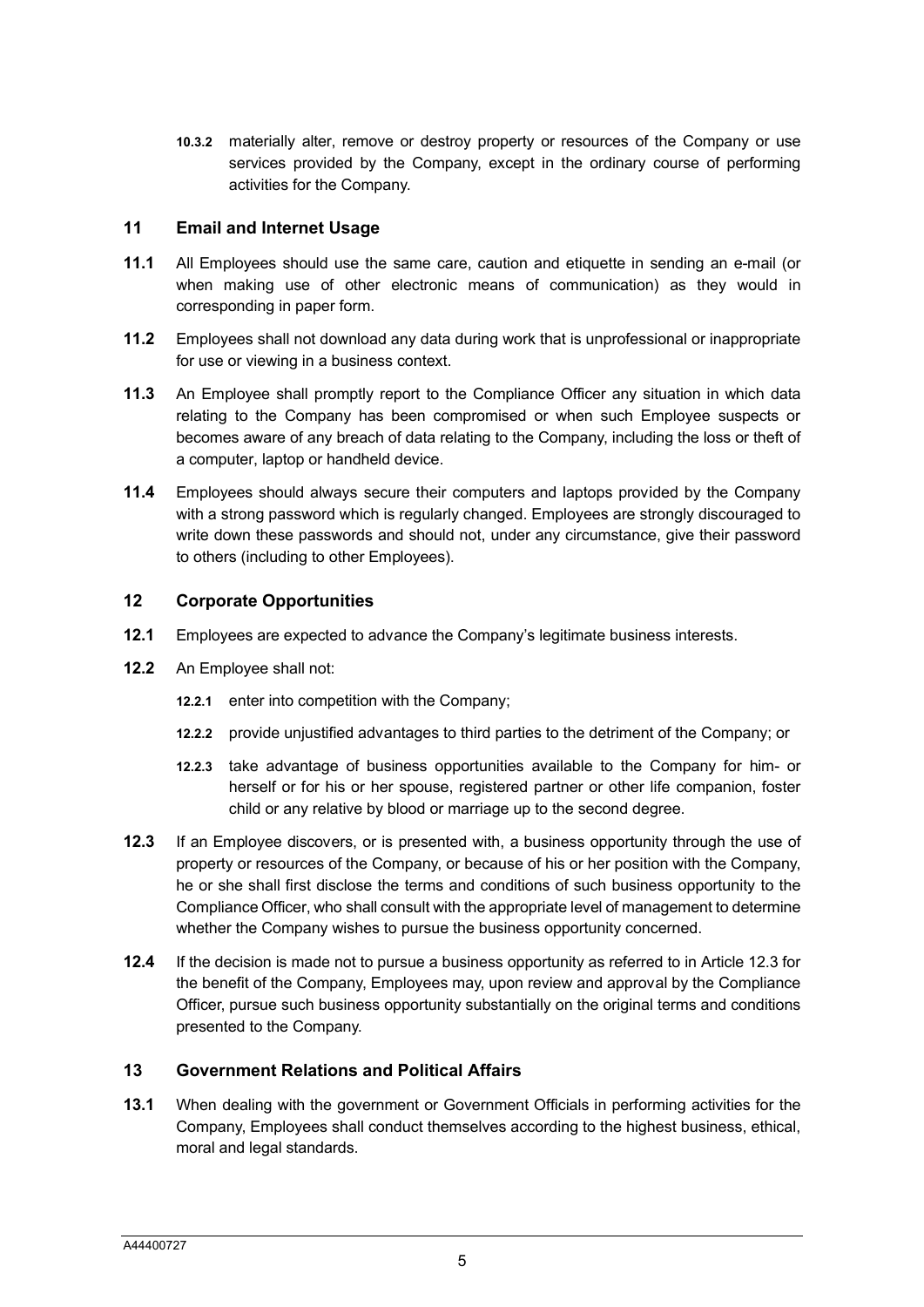- **13.2** Without prejudice to Article [13.3,](#page-5-0) the Company shall practise great reticence when considering to make contributions to political parties or candidates at any level of government, regardless of local laws and regulations.
- <span id="page-5-0"></span>**13.3** From time to time, issues of significant importance to the financial and business well-being of the Company may arise in a political context. The Company may participate in such political processes in order to advance its legitimate business interests, including through lobbying, publication of its views in the media and supporting interested organisations.

#### **14 International Business Practices**

- **14.1** The Company:
	- **14.1.1** shall not engage in any operations in connection with the selection, structuring and completion of the Business Combination in a new foreign country without discussing it with the appropriate level of management;
	- **14.1.2** shall be particularly sensitive to dealings with countries that are involved in conflicts or subject to international sanctions; and
	- **14.1.3** shall consult with the appropriate level of management when appropriate for specific guidelines for performing international activities.
- **14.2** Employees shall apply the Company's business, ethical, moral and legal standards when performing Company activities in foreign countries, even if culture or common practice might indicate that contradicting or lesser standards of conduct are acceptable.

#### **15 Media and other Communications**

- **15.1** The Company will disclose information to the public only through specific channels. Unless an Employee has received proper authorisation to speak on behalf of the Company by the appropriate level of management, an Employee should decline to comment in response to any media requesting information about matters relating to the Company, regardless of whether the request is made off the record, for background, or confidentially.
- **15.2** Employees are expected to conduct themselves in a manner that reflects positively on the Company. When expressing personal views in any media, including television, radio, chat rooms, forums, social media platforms and other electronic media, it should be clear that such statements are personal and do not represent the Company's point of view.

#### **16 Whistleblowing Policy**

#### **16.1 Introduction and Scope**

This Whistleblowing Policy provides a way for an Employee to raise concerns and describes how Employees can internally report any unethical or even suspected criminal behaviour. All Employees are encouraged to report, in good faith, any suspected misbehaviour or malpractice to the Compliance Officer.

It may be the case that Employees may in certain instances feel unable or uncomfortable reporting any suspected misbehaviour to the Compliance Officer. Therefore, this Whistleblowing Policy provides for ways an Employee can anonymously report a suspected abuse. Any such suspected abuse concerning the functioning of:

**16.1.1** the Compliance Officer may be reported to any Director;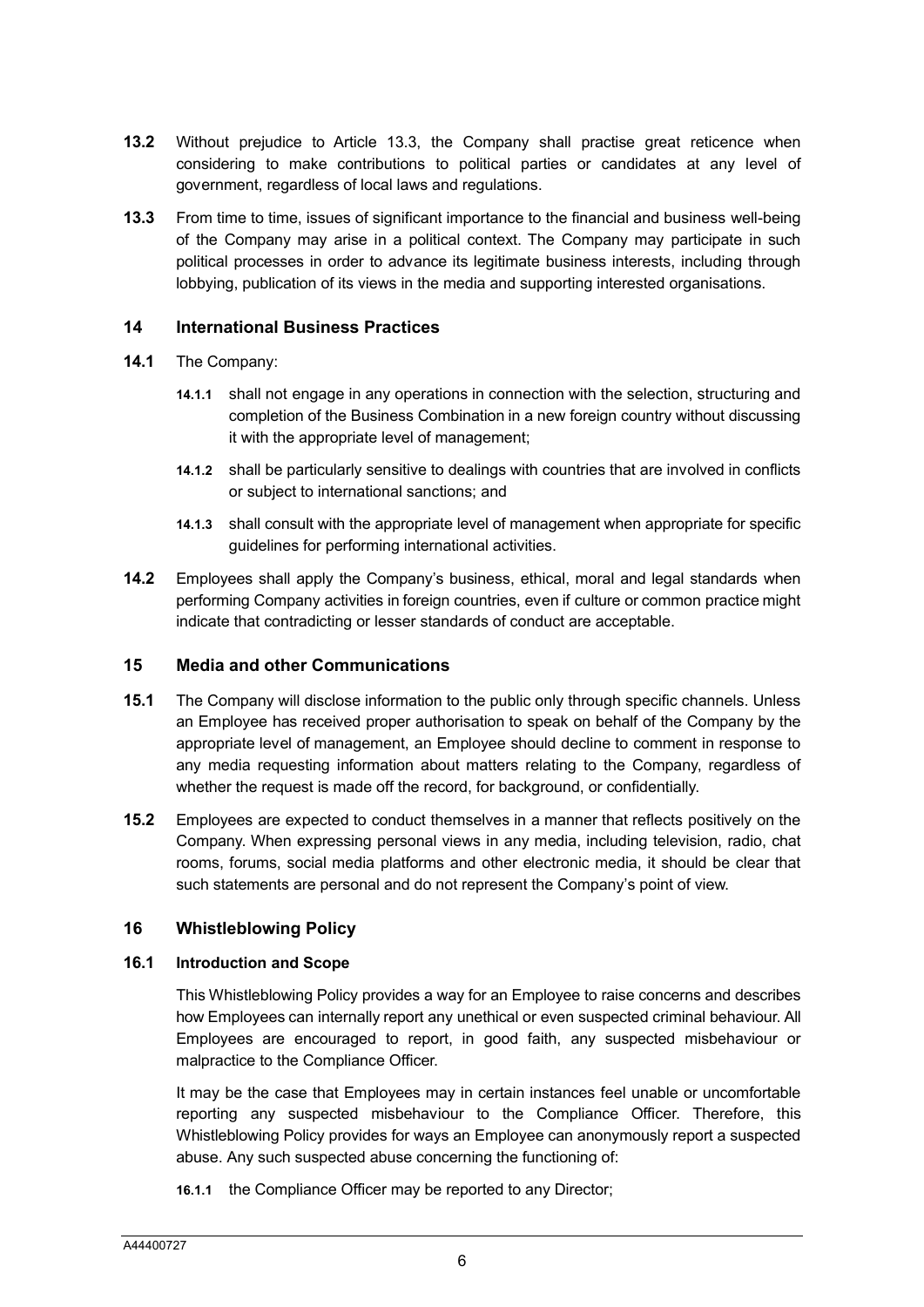- **16.1.2** a Director who is not the Chairperson may be reported to the Chairperson; and
- **16.1.3** the Chairperson may be reported to the CEO.

All reports are treated with the utmost confidentiality and are promptly investigated without the risk of retaliation for the reporting Employee.

#### **16.2 Situations to Report**

For the purpose of this Whistleblowing Policy, any "suspected abuse" means an Employee's suspicion of an abuse, malpractice, breach, misconduct or other irregularities of a general, environmental, operational or financial nature within the Company, in so far as the suspicion is:

- **16.2.1** based on reasonable grounds resulting from the knowledge gained by the Employee at the service of the Company or his/her third-party employer, and
- **16.2.2** a public interest is at stake since the suspected abuse concerns a breach of statutory regulations, a risk to public health, public safety or the environment, or an improper act or omission that jeopardises the proper functioning of the public service or an undertaking.

#### **16.3 Internal Report of Suspected Abuse and Investigation Procedure**

An Employee that suspects a suspected abuse may (first) consult an adviser confidentially about this suspicion.

An Employee reports a suspected abuse within the Company to the Compliance Officer. Such Employee may request to have their reports and calls handled on an anonymous and confidential basis. The reporting Employee will receive a confirmation in writing that his/her report has been received, with the date and time of the receipt of the report.

Any further oral explanations will be written down by the Compliance Officer, and provided to the reporting Employee for his/her approval.

If the Compliance Officer deems a reported suspicion to be legitimate and within the scope of this Whistleblowing Policy, a preliminary investigation is carried out, after which a full investigation may be launched if a reasonable cause is found. After the date of receipt of the report, the Company aims to take a stand concerning the suspected abuse within a period of eight weeks. The Company will also describe what further steps were taken/will be taken within the Company following the report, if applicable. To the extent the period of eight weeks is insufficient for the Company to take a stand concerning the suspected abuse, it will notify the reporting Employee or, in case of an anonymous report, the Compliance Officer. The reporting Employee will always be allowed to respond in writing to the findings of the Company.

If requested, and to the extent possible given the investigation, the Employee may be provided with general information on the progress of such investigation and its outcome. The Employee will be informed in a timely manner if no reasonable cause is found to pursue the suspicion and conduct further investigation.

## **16.4 Prohibition on Retaliation**

The Company will not disadvantage the reporting Employee in connection with his/her report of a suspected abuse, provided it is reported in good faith and in line with the provisions of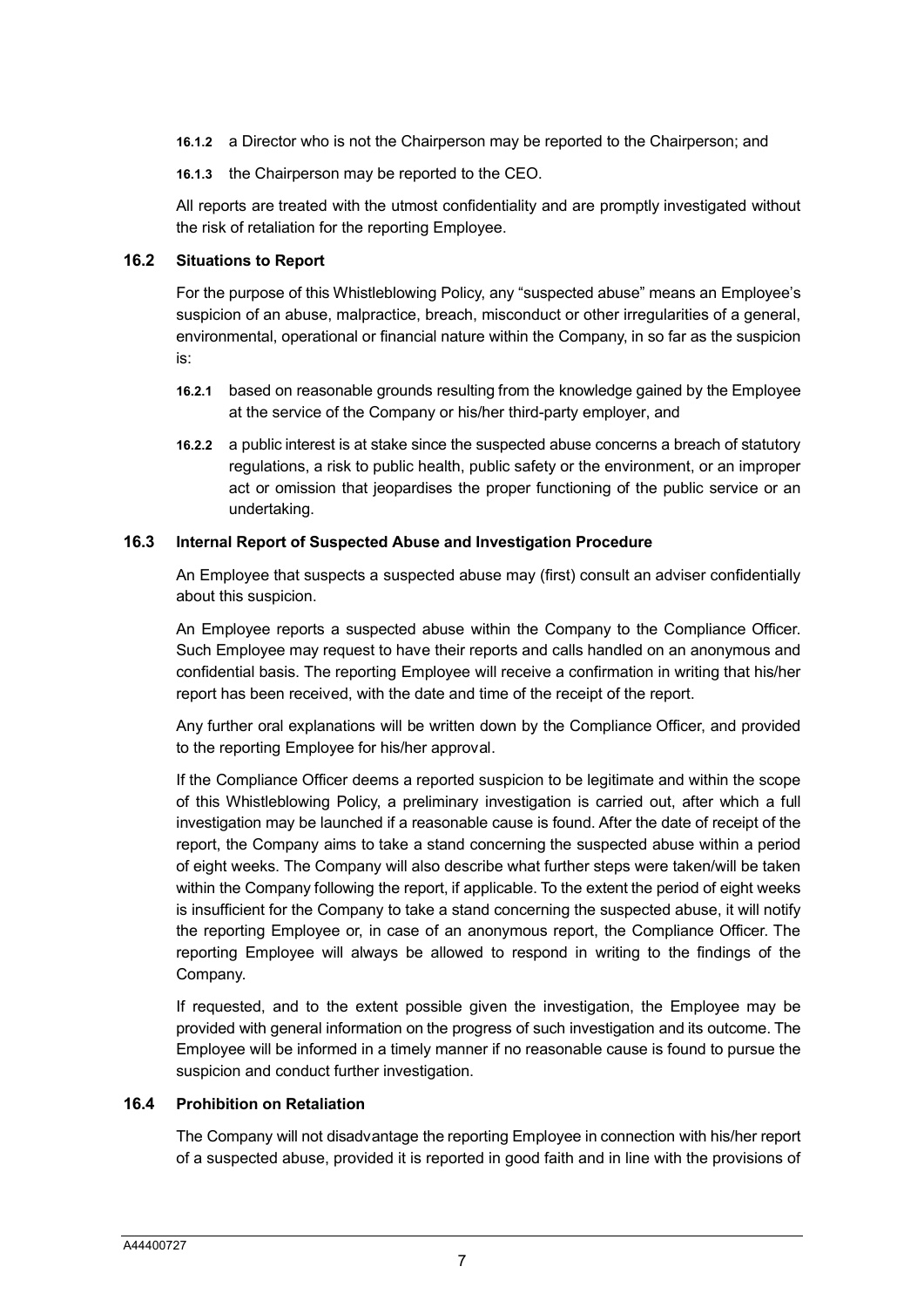this Whistleblowing Policy. The Company will procure that the Employee is protected against retaliation and will keep the Employee's identity confidential, to the extent possible.

The Company prohibits retaliation against any Employee, and will endeavour to ensure that any managers and colleagues of the reporter refrain from any form of prejudice in connection with reporting in good faith a suspicion of abuse which interferes with the professional or personal functioning of the reporter.

The Company may take disciplinary actions against persons who are guilty of prejudicing any reporting Employee.

Employees who believe they have been subject to retaliation for reporting an incident should immediately contact the Compliance Officer.

#### **16.5 Confidentiality**

The Company will procure that any reports of suspected abuse will be treated in a confidential manner, to the extent possible. The Company shall only share the contents of the report and the identity of the reporting Employee to those individuals whose involvement is necessary for the handling or investigation of the reported suspicion.

If the reporting Employee has not given its consent to unveil its identity, the identity of the reporting Employee will be kept confidential.

The Company may disclose incident reports and any facts relating thereto to third parties, including regulatory, governmental, law enforcement or self-regulatory agencies, to the extent necessary.

#### **16.6 External Report of Suspected Abuse**

Employees can also make a report to the House for Whistleblowers (*Huis voor Klokkenluiders*), an external body. Employees may do so in the event:

- **16.6.1** an internal notification of suspected abuse may, in all reasonableness, not be expected of the Employee;
- **16.6.2** a report made by an Employee internally is not handled appropriately; or
- **16.6.3** an external notification obligation applies (*please refer to*  [www.huisvoorklokkenluiders.nl\)](http://www.huisvoorklokkenluiders.nl/)

#### **16.7 Accounting and Audit Committee Reporting**

The Audit Committee shall be immediately notified of incident reports regarding accounting, internal accounting controls or auditing matters. The Audit Committee shall treat all such reports concerning incidents and issues as needing immediate attention.

#### **16.8 Record Retention**

All documents relating to incident reports must be retained in accordance with applicable legislation. If information may be relevant to any pending or potential litigation, inquiry or investigation, the information must not be destroyed and must be retained for the duration of that litigation, inquiry or investigation and thereafter as necessary in accordance with applicable laws, regulations and internal policies and procedures.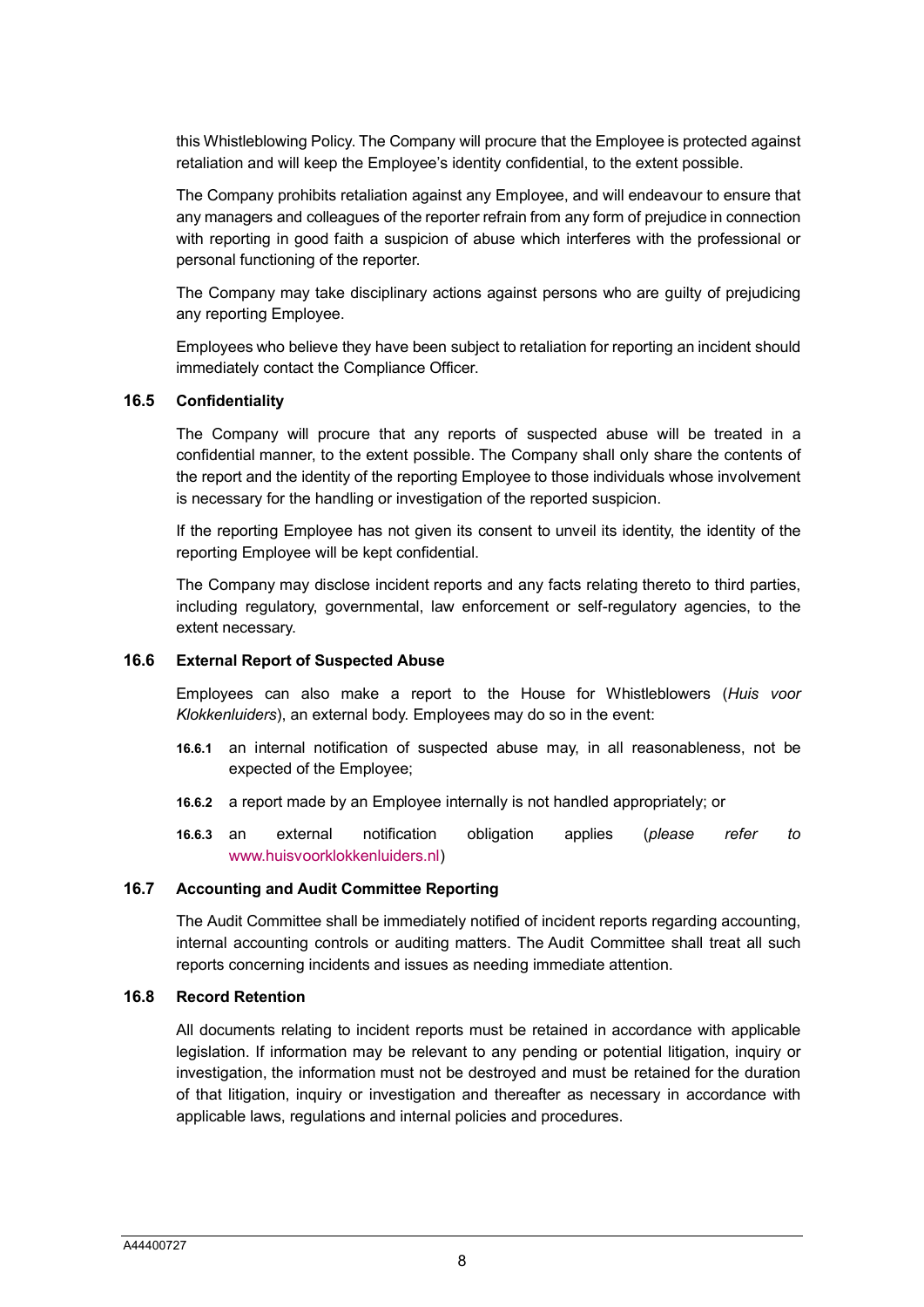## **17 Related Party Transaction Policy**

#### <span id="page-8-5"></span><span id="page-8-3"></span><span id="page-8-2"></span><span id="page-8-1"></span>**17.1 Introduction and Scope**

- **17.1.1** This RPT Policy implements best practices regarding transactions between the Company and:
	- (i) any party that is related to the Company in the meaning of International Accounting Standard 24;
	- (ii) legal or natural persons who hold at least 10 per cent. of the Shares in the Company;
	- (iii) any Affiliate; or
	- (iv) a target in relation to a proposed Business Combination, which target is Affiliated to the Sponsor;

each party listed under (i) to (iv), a "**Related Party**" **provided that** the transactions are of material significance<sup>[1](#page-8-4)</sup> to the Company and/or to such persons (each such transaction, a "**Related Party Transaction**").

- <span id="page-8-0"></span>**17.1.2** This RPT Policy applies to each Related Party Transaction as well as any material amendment to an existing Related Party Transaction. This RPT Policy is complementary to the provisions of the Dutch Corporate Governance Code, applicable law and regulations, the articles of association of the Company, the Board Rules and the Letter Agreement.
- **17.1.3** For the purpose of this RPT Policy a transaction entered into by a subsidiary of the Company shall be considered a transaction entered into by the Company and a transaction entered into by a subsidiary of a Related Party shall be considered a transaction entered into by that Related Party.

## **17.2 Procedure**

- **17.2.1** No Related Party Transaction shall be undertaken without the approval of the Board. If it concerns a Related Party Transaction as described under [17.1.1\(i\),](#page-8-3) [17.1.1\(ii\)](#page-8-2) and/or [17.1.1\(iii\),](#page-8-1) the approval shall include the affirmative vote of at least the majority of the non-executive Directors, who are independent within the meaning of the DCGC and entitled to vote with respect to the relevant Related Party Transaction. If it concerns a Related Party Transaction as described under [17.1.1\(iv\),](#page-8-0) the approval requires unanimous approval of all members of the Board entitled to vote with respect to such Related Party Transaction.
- **17.2.2** Any Director who has a direct or indirect personal interest in the transaction, or who is considered to be conflicted with respect to the transaction, cannot participate in the discussions or decision-making with respect to the Related Party Transaction concerned.

 $\overline{a}$ 

<span id="page-8-4"></span><sup>1</sup> A transaction in any event qualifies as "material" if (i) information about the transaction constitutes price-sensitive information as defined in MAR and (ii) the transaction is entered into by the company and a related party, which includes in any event a board member, a supervisory board member and one or more holders of at least 10% of the issued capital of the company.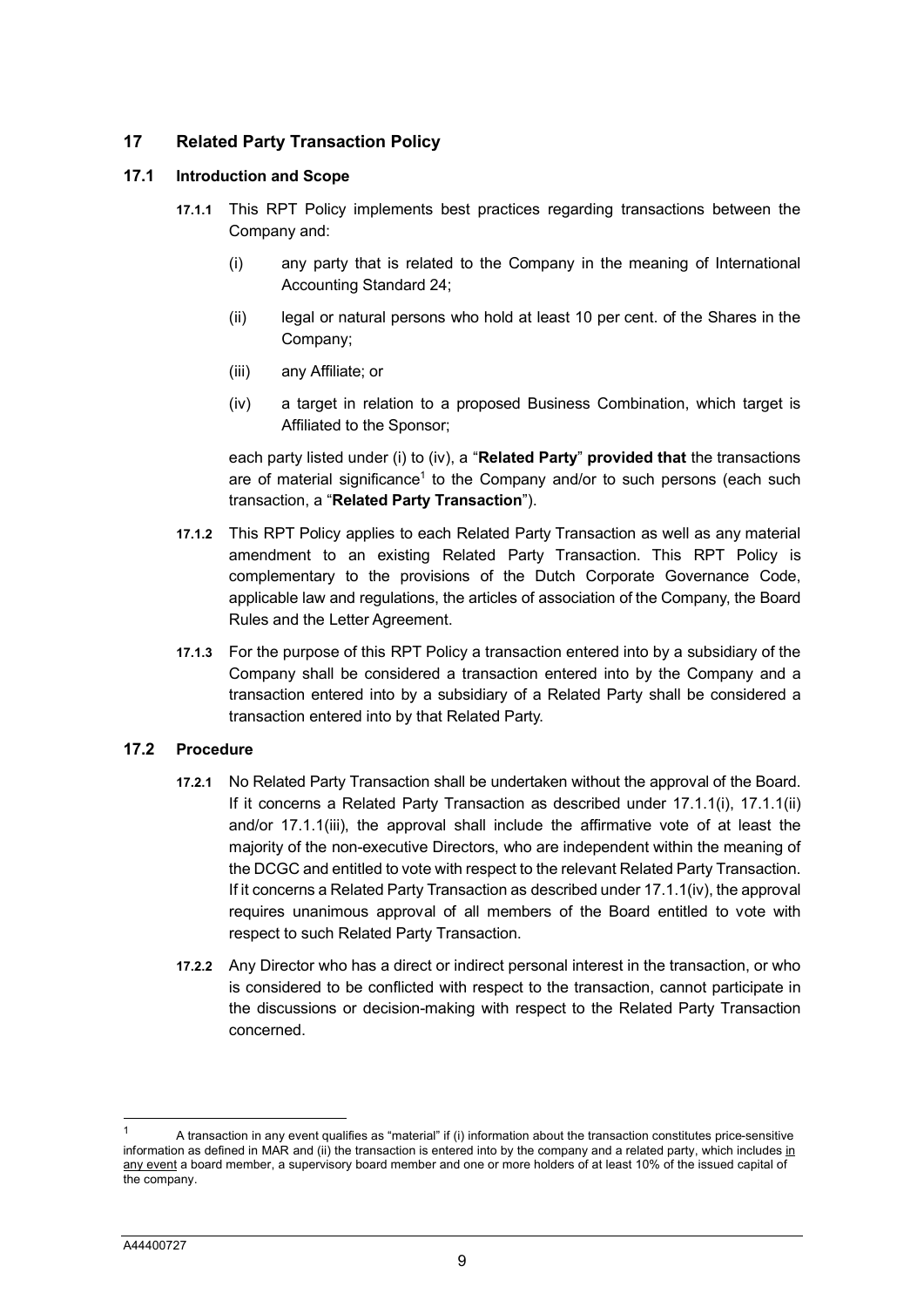- **17.2.3** Each Director shall promptly notify the Chairperson of any (potential) Related Party Transaction that he or she is aware of.
- **17.2.4** The Board shall decide whether the transaction concerned qualifies as a Related Party Transaction.
- **17.2.5** (Potential) Related Party Transactions shall be subject to review by the Board.
- <span id="page-9-1"></span>**17.2.6** The Board shall review all relevant information available to it concerning the (potential) Related Party Transaction. The Board may approve the Related Party Transaction only if it determines in good faith that the Related Party Transaction is fair as to the Company.
- **17.2.7** A Related Party Transaction that involves the delivery of goods or services shall only be approved if such transaction is on terms that are customary for arm's-length transactions.
- **17.2.8** Before approving the Related Party Transaction, the Board shall review and consider:
	- (i) the value of the Related Party Transaction;
	- (ii) whether the Related Party Transaction is undertaken in the ordinary course of business of the Company;
	- (iii) whether the proposed terms of the Related Party Transaction are no less favourable to the Company than terms that could have been reached with an unrelated third party;
	- (iv) the purpose of, and the potential benefits to the Company of the Related Party Transaction;
	- (v) the Related Party's interest in the Related Party Transaction, if any;
	- (vi) the value (positive or negative) of the Related Party's interest in the Related Party Transaction, if any;
	- (vii) required public disclosure, if any; and
	- (viii) any other information regarding the Related Party Transaction or the Related Party in the context of the proposed Related Party Transaction that would be material to stakeholders of the Company in light of the circumstances of the Related Party Transaction.
- <span id="page-9-0"></span>**17.2.9** In conducting its review, the Board may obtain information from employees and external advisors of the Company.
- **17.2.10** If a Related Party Transaction has a recurring nature or the Company enters into Related Party Transactions with a certain Related Party on a regular basis, the Board may establish further guidelines or procedures to follow in its review of such Related Party Transactions.
- **17.2.11** If a Related Party Transaction has not been approved under this RPT Policy prior to its consummation (nor been rejected at an earlier stage), the Board shall consider all relevant facts and circumstances regarding the Related Party Transaction in accordance with Clauses [17.2.6](#page-9-1) through [17.2.9](#page-9-0) and shall on the basis thereof evaluate all options available to the Company, including ratification (*bekrachtiging*),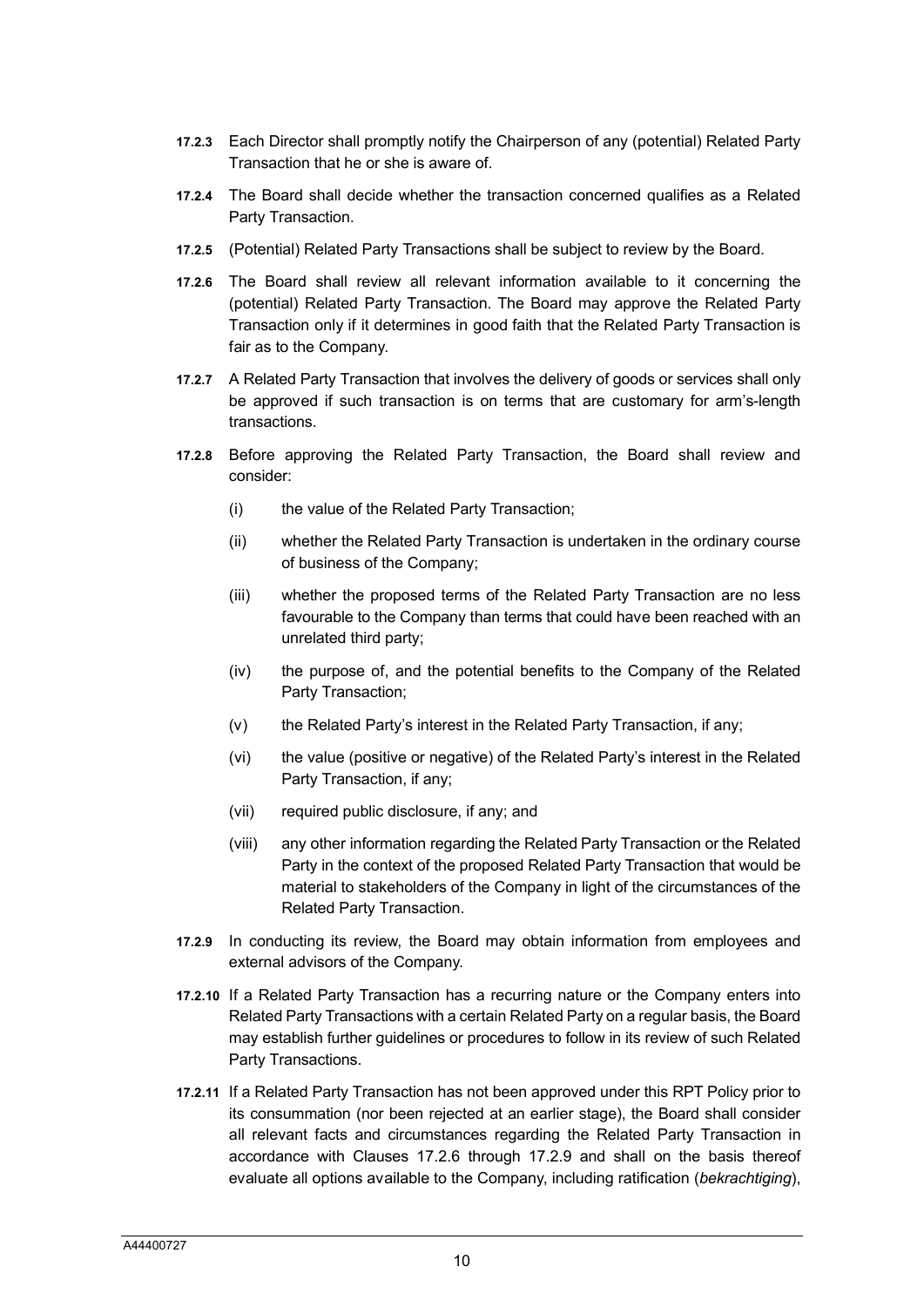revision (*wijziging*) or termination (*ontbinding*) of the Related Party Transaction. The Board shall also examine the facts and circumstances pertaining to the failure of reporting of such Related Party Transaction under this RPT Policy and shall take any such action it deems appropriate.

**17.2.12** The absence of the approval under this RPT Policy shall not affect the representative authority of the Board or its members.

#### **17.3 Disclosure**

Related Party Transactions shall be disclosed to the extent required under Dutch law, the Dutch Corporate Governance Code, applicable accounting standards or other applicable Dutch regulations. For the avoidance of doubt, the review or approval of a transaction pursuant to this RPT Policy does not necessarily imply that such transaction is required to be disclosed.

#### **18 Miscellaneous**

#### **Circumstances not covered by this Policy**

**18.1** The Board has the right to take decisions in any circumstances not covered by this Policy, provided that it does so in accordance with any applicable laws and regulations.

#### **Amendments and Deviations**

- **18.2** The provisions of this Policy may be amended or supplemented by a resolution of the Board. Amendments and supplements will enter into force from the moment that they are announced, unless the announcement specifies otherwise.
- **18.3** Pursuant to a resolution to that effect, the Board may allow temporary deviations from this Policy without prejudice to the applicable laws and regulations.

#### **Governing law**

**18.4** This Policy shall be governed by and shall be construed in accordance with the laws of the Netherlands. Any dispute arising in connection with this Policy shall be submitted to the exclusive jurisdiction of the competent court in Amsterdam, the Netherlands.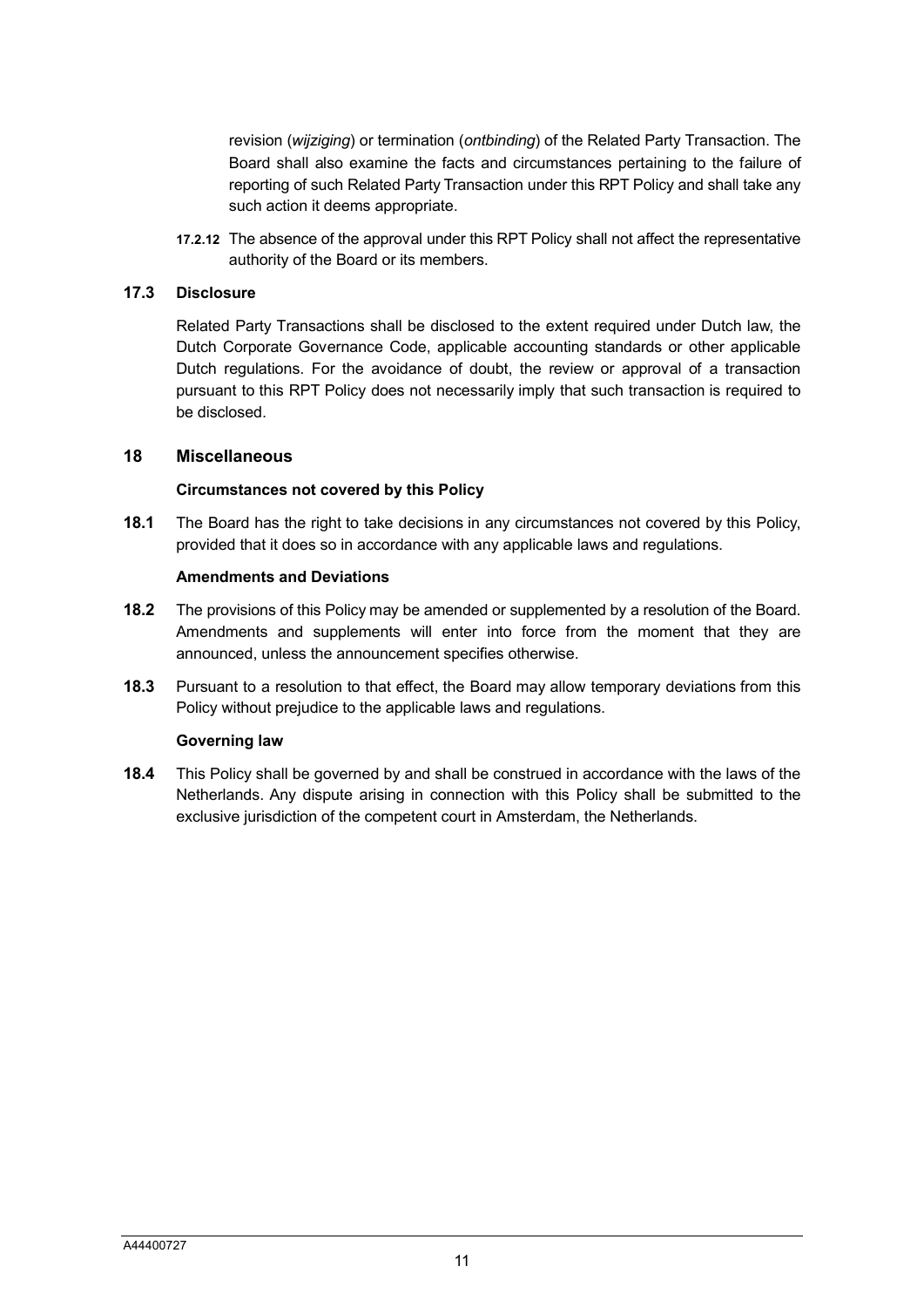# **Annex 1 Definitions**

**1** In this Policy, the following terms have the following meanings:

"**Affiliate**" means, in relation to a person/legal entity, a person/legal entity that directly, or indirectly through one or more intermediaries, Controls, or is Controlled by, or is under common Control with, the person/legal entity specified and in relation to a person/individual either (i) a person/legal entity that directly, or indirectly through one or more intermediaries is Controlled by the person/individual (including but without the requirement of Control any family trust or similar that benefits the person/individual or any of the persons mentioned under (ii)) or (ii) a blood relative up to the second degree or spouse or registered partner of the person/individual.

"**Audit Committee**" means the Company's audit committee;

"**Board**" means the one-tier board (*bestuur*) of the Company;

"**Board Rules**" means the internal rules of the Board;

"**Business Combination**" means effecting a merger, demerger, share exchange, asset acquisition, share purchase, reorganisation or similar business combination with or acquisition of business or company;

"**CEO**" means the chief executive officer of the Company;

"**Chairperson**" means the chairperson of the Board;

"**Code**" has the meaning given in Article 1.1.1;

"**Company**" means VAM Investments SPAC B.V.;

"**Compliance Officer**" means the Company's compliance officer.

"**Control**" means (a) owning or controlling (directly or indirectly) more than 50 per cent. of the voting share capital of the relevant undertaking, (b) being able to direct the casting of more than 50 per cent. of the votes exercisable at general meetings of the relevant undertaking on all, or substantially all, matters or (c) having the right to appoint or remove the majority of the directors.

"**Director**" means a member of the Board, either an executive director or a non-executive director;

"**Dutch Corporate Governance Code**" means the Dutch corporate governance code as established under Section 2:391(5) of the DCC, as amended from time to time.

"**Employee**" means any person working, under a contract of employment, service or otherwise performing tasks for the Company, including independent contractors (*zelfstandigen zonder personeel*), Directors, officers and senior management;

"**Government Official**" means any individual who:

- (a) recently held, holds or can reasonably be expected to soon hold a legislative, political or judicial position of any kind, in each case regardless of rank; or
- (b) is an employee or officer of an organisation or entity which is controlled, directly or indirectly, by a government or any constituency of a government.